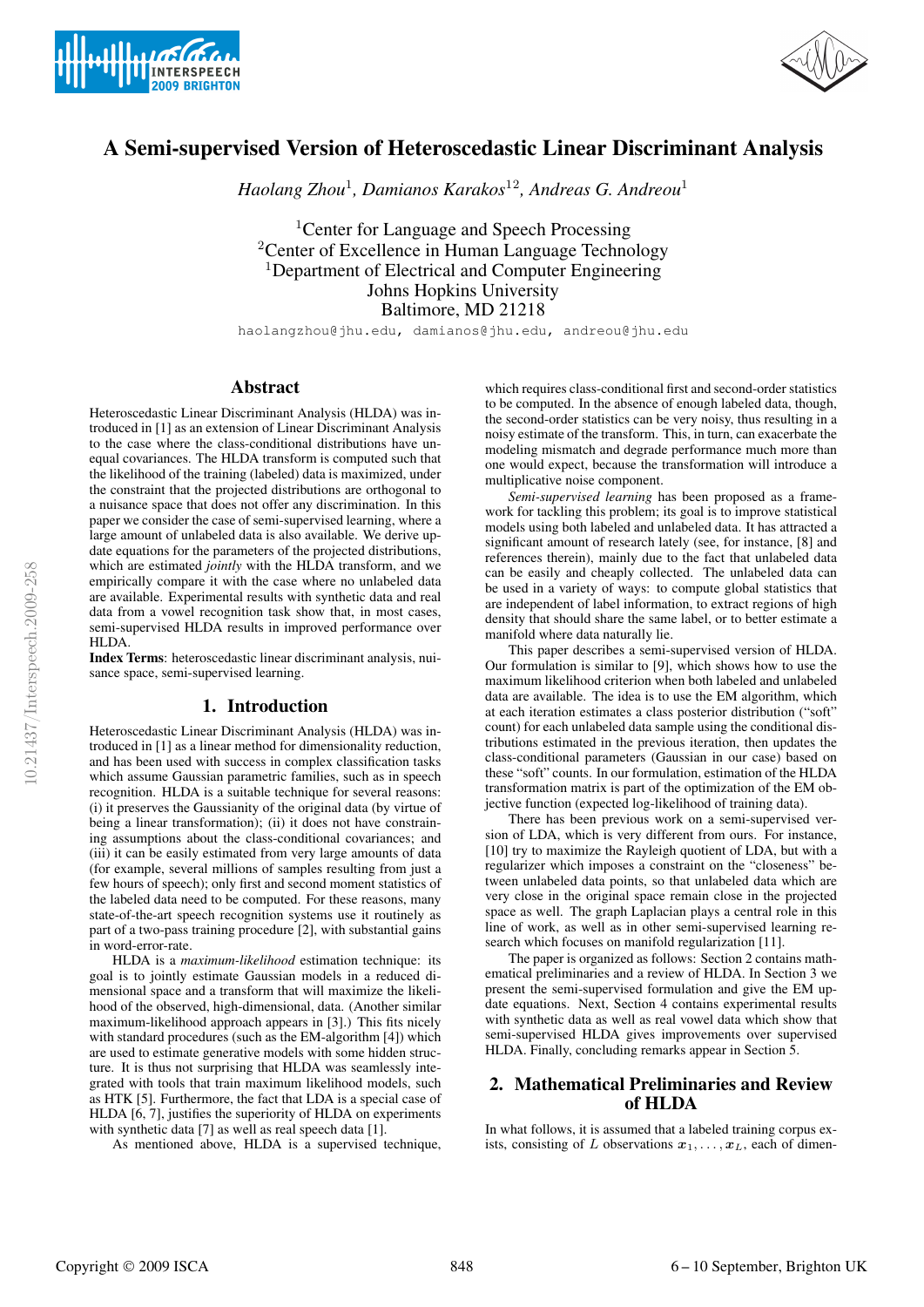sionality n. Their associated labels are denoted by  $c_1, \ldots, c_L$ , with  $c_i \in \{1, \ldots, C\}$ . Furthermore, an unlabeled corpus is also available, consisting of U observations  $x_{L+1}, \ldots, x_{L+U}$ .

The number of observations of class  $c$  is  $N_c$ , and hence  $N_1 + \cdots + N_C = L$ . The sample mean of class c is denoted by  $\mu_c$ , while the sample covariance of class c (the "within-class" covariance) is denoted by  $\Sigma_c$ . Specifically,

$$
\boldsymbol{\mu}_c \triangleq \frac{1}{N_c} \sum_{j:c_j=c} \boldsymbol{x}_j, \ \ \Sigma_c \triangleq \frac{1}{N_c} \sum_{j:c_j=c} (\boldsymbol{x}_j - \boldsymbol{\mu}_c) (\boldsymbol{x}_j - \boldsymbol{\mu}_c)^{\mathrm{T}},
$$

where  $a^T$  is the transpose of matrix (or vector) a. The global mean and variance are denoted by  $\mu$  and  $\Sigma$ , respectively. The k-dimensional Gaussian density with mean  $\mu$  and covariance matrix  $\Sigma$  is denoted by  $\phi_{(k)}(\cdot;\boldsymbol{\mu},\Sigma)$ , or just  $\phi(\cdot;\boldsymbol{\mu},\Sigma)$  when the dimensionality is clear from the context.

Projecting a vector  $x$  into  $\mathbb{R}^p$  is done by multiplying it with a  $p \times n$  matrix  $\Theta$  ( $p < n$ ).

The HLDA formulation of [1] seeks a transformation matrix  $\Theta$  with the property that the p dimensions of the transformed data are dependent on the class label, while the rest  $n-p$ dimensions are independent of the class label (nuisance dimensions). Thus, the dimensionality reduction which results from the "removal" of the  $n-p$  dimensions aims at keeping only the class-discriminative information. The maximum-likelihood criterion arises from computing the likelihood of the *original data* as a function of the "transformed" models and Θ.

A summary of the maximum-likelihood approach appears below.

- Each class-conditional distribution in the original space is assumed to be Gaussian.
- The data are transformed as  $y_j = \Theta x_j$ ,  $j = 1, \ldots, L$ , where  $\Theta$  is an  $n \times n$  invertible matrix.
- The class-conditional distributions in the transformed space are Gaussians with parameters

$$
\widetilde{\boldsymbol{\mu}}_c = (\widetilde{\boldsymbol{\mu}}_c^{(p)}, \widetilde{\boldsymbol{\mu}}^{(n-p)}) \triangleq (\widetilde{\mu}_{c,1}, \dots, \widetilde{\mu}_{c,p}, \widetilde{\mu}_{p+1}, \dots, \widetilde{\mu}_n)^{\mathrm{T}}, \n\widetilde{\Sigma}_c = \begin{pmatrix} \widetilde{\Sigma}_c^{(p)} & \mathbf{0} \\ \mathbf{0} & \widetilde{\Sigma}^{(n-p)} \end{pmatrix}.
$$

Note that only the first  $p$  dimensions are useful in discriminating between the classes.

• The objective in the estimation of  $\Theta$  is the maximization of the log-likelihood of the *original* data:

$$
\mathcal{L}(\{(x_1, c_1), \ldots, (x_N, c_N)\}) =
$$
\n
$$
\sum_{c} \left( \sum_{j:c_j=c} \log \phi(x_j; \mu_c, \Sigma_c) + N_c \log p(c) \right), \quad (1)
$$

where  $p(c)$  is the (known) prior on the classes.

Conditioned on class c, the relationship between the pdfs of x and  $y = \Theta x$  can be easily established

$$
\begin{aligned} \phi(\mathbf{x}; \boldsymbol{\mu}_c, \Sigma_c) \ &= \ |\Theta| \, \phi(\Theta \mathbf{x}; \widetilde{\boldsymbol{\mu}}_c, \widetilde{\Sigma}_c) \\ &= \ |\Theta| (\phi_{(p)}(\Theta^{(p)} \mathbf{x}; \widetilde{\mu}_c^{(p)}, \widetilde{\Sigma}_c^{(p)}) \times \\ \phi_{(n-p)}(\Theta^{(n-p)} \mathbf{x}; \widetilde{\mu}^{(n-p)}, \widetilde{\Sigma}^{(n-p)})) \end{aligned}
$$

The log-likelihood of the (labeled) training data is given by

$$
L \log |\Theta| + \sum_{c} N_c \Big[ \log p(c) - \frac{1}{2} \log |\widetilde{\Sigma}_c^{(p)}|
$$
  
- 
$$
\frac{1}{2} \sum_{j:c_j=c} (\Theta^{(p)} x_j - \widetilde{\mu}_c^{(p)})^{\mathrm{T}} (\widetilde{\Sigma}_c^{(p)})^{-1} (\Theta^{(p)} x_j - \widetilde{\mu}_c^{(p)}) \Big]
$$

$$
-\frac{1}{2}\sum_{j=1}^{L}(\Theta^{(n-p)}x_j-\widetilde{\mu}^{(n-p)})^{\mathrm{T}}(\widetilde{\Sigma}^{(n-p)})^{-1}(\Theta^{(n-p)}x_j-\widetilde{\mu}_c^{(n-p)})
$$

$$
-\frac{L}{2}\log(2\pi)^n-\frac{L}{2}\log|\widetilde{\Sigma}^{(n-p)}|
$$
(2)

which is maximized when

$$
\widetilde{\boldsymbol{\mu}}_c^{(p)} = \frac{1}{N_c} \sum_{j:c_j=c} \Theta^{(p)} \boldsymbol{x}_j = \Theta^{(p)} \boldsymbol{\mu}_c \tag{3}
$$

$$
\widetilde{\Sigma}_c^{(p)} = \frac{1}{N_c} \sum_{j:c_j=c} (\Theta^{(p)} x_j - \widetilde{\mu}_c^{(p)}) (\Theta^{(p)} x_j - \widetilde{\mu}_c^{(p)})^{\mathrm{T}}
$$
\n
$$
= \Theta^{(p)} \Sigma (\Theta^{(p)})^{\mathrm{T}}
$$
\n(4)

$$
= \Theta^{(p)} \Sigma_c (\Theta^{(p)})^T \tag{4}
$$

$$
\widetilde{\mu}^{(n-p)} = \frac{1}{N} \sum_{j=1}^{N} \Theta^{(n-p)} x_j = \Theta^{(n-p)} \mu
$$
 (5)

 $\widetilde{\Sigma}^{(n-p)}$  =

$$
\frac{1}{N} \sum_{j=1}^{N} (\Theta^{(n-p)} \boldsymbol{x}_j - \widetilde{\mu}^{(n-p)}) (\Theta^{(n-p)} \boldsymbol{x}_j - \widetilde{\mu}^{(n-p)})^{\mathrm{T}} = \Theta^{(n-p)} \Sigma (\Theta^{(n-p)})^{\mathrm{T}},
$$
\n(6)

where  $\mu$ ,  $\Sigma$  are the global mean and covariance of the data, respectively. Substituting these values in the expression for the log-likelihood of the training data, it becomes

$$
\mathcal{L}^*({{(x_1, c_1), ..., (x_L, c_L)}}) = \sum_c N_c \log p(c)
$$
  
+L log | $\Theta$ | -  $\frac{L}{2}$  log(2 $\pi$ )<sup>n</sup> -  $\sum_c \frac{N_c}{2}$  log | $\Theta$ <sup>(p)</sup>  $\Sigma_c$ ( $\Theta$ <sup>(p)</sup>)<sup>T</sup>|  
-  $\sum_c \frac{pN_c}{2} - \frac{L}{2}$  log | $\Theta$ <sup>(n-p)</sup>  $\Sigma$ ( $\Theta$ <sup>(n-p)</sup>)<sup>T</sup>| -  $\frac{(n-p)L}{2}$   
=  $\sum_c N_c \log p(c) + L \log |\Theta| - \sum_c \frac{N_c}{2} \log |\Theta^{(p)} \Sigma_d(\Theta^{(p)})^T|$   
-  $\frac{L}{2}$  log | $\Theta$ <sup>(n-p)</sup>  $\Sigma$ ( $\Theta$ <sup>(n-p)</sup>)<sup>T</sup>| -  $\frac{nL}{2}$  log(2 $\pi$ e) (7)

Expression (7) is the objective function of HLDA. The maximizing Θ cannot be given in closed form, and a gradient descent algorithm is needed for its computation, except for the special case where the projected per-class Gaussians are constrained to have diagonal covariance matrices; Gales [12] gives an efficient iterative algorithm for this case.

#### 3. Semi-supervised HLDA

The goal of semi-supervised HLDA can be simply stated as follows:

*Find a transformation matrix*  $\Theta$  *and parameters*  $\widetilde{\mu}_{c}^{(p)}, \widetilde{\Sigma}_{c}^{(p)}$ ,  $c = 1, \ldots, C$  and  $\tilde{\mu}^{(n-p)}, \tilde{\Sigma}^{(n-p)}$  such that the total likelihood<br>of the labeled and unlabeled data is as high as possible. *of the labeled and unlabeled data is as high as possible.*

In mathematical terms, the objective is to maximize

$$
\mathcal{L} = \sum_{j=1}^{L} \log(p(\bm{x}_j, c_j)) + \sum_{j=1}^{U} \log(p(\bm{x}_{L+j})),
$$
 (8)

The second term on the right-hand-side of (8) corresponds to the marginal distribution of the data, which can be obtained from the joint distribution by summing over the class labels. Direct optimization of such a function through computation of derivatives is very hard; one solution is to resort to the EM algorithm [4] which aims at maximizing the expected log-likelihood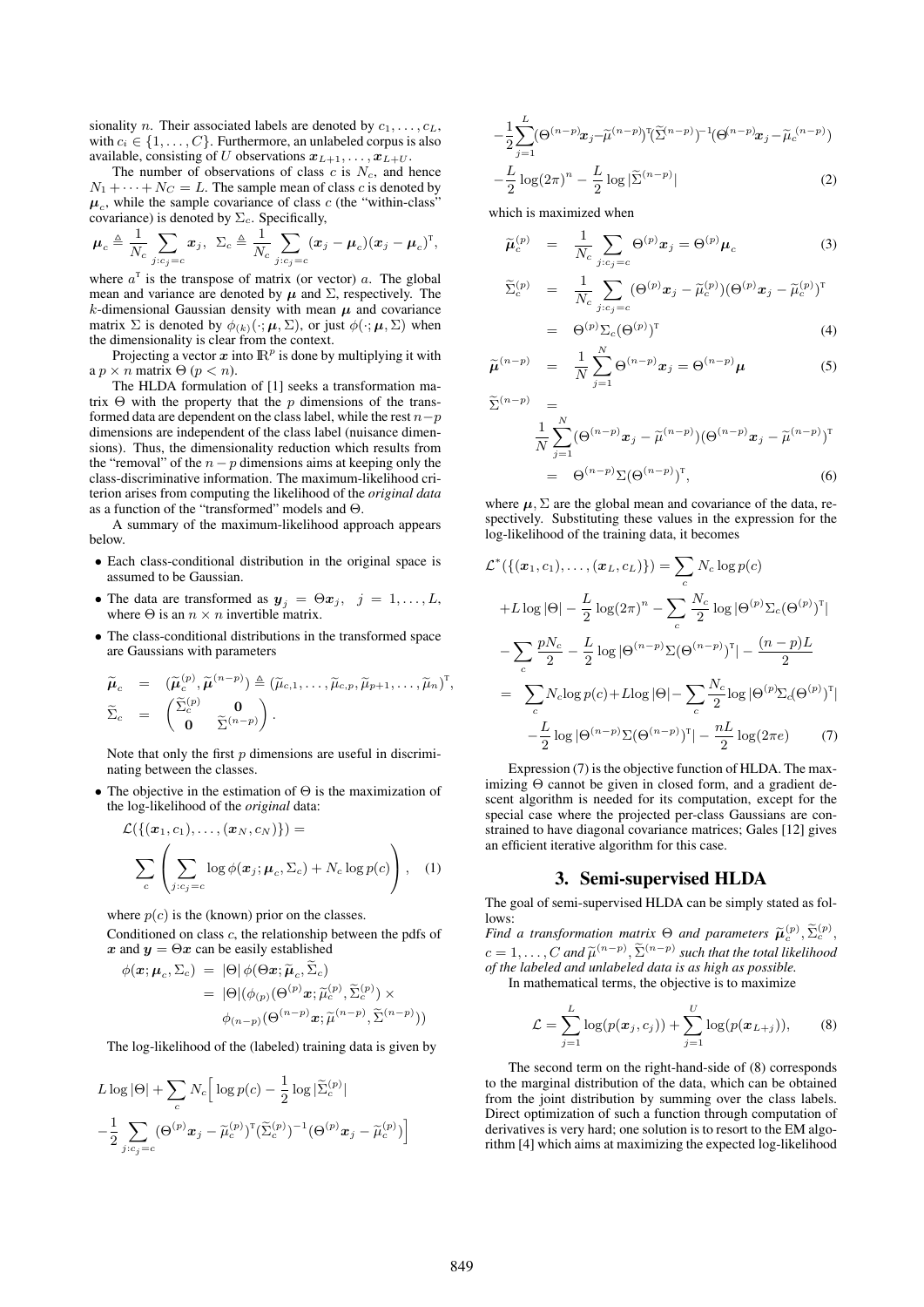of the *complete* data. The EM theorem guarantees that the loglikelihood of the data increases when this objective function increases (also see [13]). Here, the initial model is obtained by applying HLDA on only labeled data.

Thus, the objective function of EM is

$$
Q(M, M_0) = E_{M_0}[\log p_M(\Psi)|\mathbf{X}] \tag{9}
$$

where  $M$ ,  $M_0$  correspond to the "new" and "old" model parameters, respectively,  $\Psi$  is a random quantity that corresponds to the "complete" training data, and  $X$  corresponds to the observed "incomplete" data. Thus,

•  $\Psi = ((x_1, c_1), \ldots, (x_L, c_L), (x_{L+1}, C_{L+1}), \ldots, (x_{L+U},$  $(C_{L+U})$  for random labels  $C_{L+1}, \ldots, C_{L+U}$ ,

$$
\bullet\ \boldsymbol{X}=((\boldsymbol{x}_1,c_1),\ldots,(\boldsymbol{x}_L,c_L),\boldsymbol{x}_{L+1},\ldots,\boldsymbol{x}_{L+U}),
$$

•  $M = (\Theta, \pi, \widetilde{\mu}_c^{(p)}, \widetilde{\Sigma}_c^{(p)}, \widetilde{\mu}^{(n-p)}, \widetilde{\Sigma}^{(n-p)})$  where  $\pi$  is the es-<br>timeted prior distribution on the classes timated prior distribution on the classes.

After some algebra, it can be shown that (9) is equal to

$$
\sum_{j=1}^{L} \left( \log(p(c_j)) + \log |\Theta| - \frac{1}{2} \log(2\pi e)^p |\widetilde{\Sigma}_{c_j}^{(p)}| \right. \\
\left. - \frac{1}{2} \log(2\pi e)^{n-p} |\widetilde{\Sigma}^{(n-p)}| \right. \\
\left. - \frac{1}{2} (\Theta^{(p)} x_j - \widetilde{\mu}_{c_j}^{(p)})^{\mathrm{T}} (\widetilde{\Sigma}_{c_j}^{(p)})^{-1} (\Theta^{(p)} x_j - \widetilde{\mu}_{c_j}^{(p)}) \right. \\
\left. - \frac{1}{2} (\Theta^{(n-p)} x_j - \widetilde{\mu}^{(n-p)})^{\mathrm{T}} (\widetilde{\Sigma}^{(n-p)})^{-1} (\Theta^{(n-p)} x_j - \widetilde{\mu}^{(n-p)}) \right) \\
+ \sum_{j=L+1}^{L+U} \sum_{c} \gamma_j(c) \left( \log(p(c)) + \log |\Theta| - \frac{1}{2} \log(2\pi e)^p |\widetilde{\Sigma}_c^{(p)}| \right. \\
\left. - \frac{1}{2} \log(2\pi e)^{n-p} |\widetilde{\Sigma}^{(n-p)}| \right. \\
\left. - \frac{1}{2} (\Theta^{(p)} x_j - \widetilde{\mu}_c^{(p)})^{\mathrm{T}} (\widetilde{\Sigma}_c^{(p)})^{-1} (\Theta^{(p)} x_j - \widetilde{\mu}_c^{(p)}) \right. \\
\left. - \frac{1}{2} (\Theta^{(n-p)} x_j - \widetilde{\mu}^{(n-p)})^{\mathrm{T}} (\widetilde{\Sigma}^{(n-p)})^{-1} (\Theta^{(n-p)} x_j - \widetilde{\mu}^{(n-p)}) \right)
$$

where all the parameters correspond to the "new" model  $M$ , except for  $\gamma_j(c) = p(c_j = c | \vec{x}_j)$ , the posterior distribution of the  $j$ -th sample on the unlabeled data, which is computed with the "old" model  $M_0$ . After re-arranging terms, we come up with the objective function

$$
(L+U)\log |\Theta| + \sum_{c} \hat{N}_{c} \Big[ \log p(c) - \frac{1}{2} \log |\tilde{\Sigma}_{c}^{(p)}| - \frac{1}{2} \sum_{j=1}^{L+U} z_{j}(c) (\Theta^{(p)} x_{j} - \tilde{\mu}_{c}^{(p)})^{\mathrm{T}} (\tilde{\Sigma}_{c}^{(p)})^{-1} (\Theta^{(p)} x_{j} - \tilde{\mu}_{c}^{(p)}) \Big] - \frac{L+U}{2} \log (2\pi)^{n} - \frac{L+U}{2} \log |\tilde{\Sigma}^{(n-p)}| - \frac{1}{2} \sum_{j=1}^{L+U} (\Theta^{(n-p)} x_{j} - \tilde{\mu}^{(n-p)})^{\mathrm{T}} (\tilde{\Sigma}^{(n-p)})^{-1} (\Theta^{(n-p)} x_{j} - \tilde{\mu}_{c}^{(n-p)})
$$
(10)

where  $z_i(c) = \mathbf{I}(j \leq L \land c_j = c) + \mathbf{I}(j > L)\gamma_i(c)$  is the class posterior of the  $j$ -th sample given the observation (which, in the case of labeled examples, contains the true class), and  $\hat{N}_c = \sum_j z_j(c)$  is the total "soft" count for class c. As can be easily seen, (10) has the same form as the objective function (2) of supervised HLDA, with the only difference that the "hard" count  $N_c$  got replaced by the "soft" count  $\hat{N}_c$ , computed using the models in the previous EM iteration. Thus, the EM update equations have the same form as (3)-(6), with the only difference that the empirical averages in the computation of  $\tilde{\mu}_c^{(p)}, \tilde{\Sigma}_c^{(p)}$  should involve  $z_j(c)$  (note that  $\tilde{\mu}^{(n-p)}, \tilde{\Sigma}^{(n-p)}$ ) remain as before). Hence,

$$
\widetilde{\boldsymbol{\mu}}_c^{(p)} = \Theta^{(p)} \frac{1}{\hat{N}_c} \sum_{j:c_j=c} z_j(c) \boldsymbol{x}_j \triangleq \Theta^{(p)} \hat{\boldsymbol{\mu}}_c \tag{11}
$$

$$
\widetilde{\Sigma}_c^{(p)} = \frac{1}{\hat{N}_c} \sum_{j:c_j=c} z_j(c) (\Theta^{(p)} x_j - \widetilde{\mu}_c^{(p)}) (\Theta^{(p)} x_j - \widetilde{\mu}_c^{(p)})^{\mathrm{T}} \n\triangleq \Theta^{(p)} \hat{\Sigma}_c (\Theta^{(p)})^{\mathrm{T}}
$$
\n(12)

Furthermore, since prior  $p(c)$  sum to 1, differentiating (10) with respect to  $p(c)$  gives its update equation:

$$
p(c) = \frac{\hat{N}_c}{L+U} \tag{13}
$$

Finally, by plugging-in the updated parameters into the objective function, we obtain a function of Θ, whose maximization has to involve a gradient-descent method, as before:

$$
\mathcal{L}^* =
$$
  
\n
$$
(L+U)\log |\Theta| + \sum_c \hat{N}_c \left[ \log p(c) - \frac{1}{2} \log |\Theta^{(p)} \hat{\Sigma}_c (\Theta^{(p)})^{\mathrm{T}}| \right]
$$
  
\n
$$
-\frac{L+U}{2} \log |\Theta^{(n-p)} \Sigma (\Theta^{(n-p)})^{\mathrm{T}}| - \frac{n(L+U)}{2} \log (2\pi e)
$$

## 4. Experiments

First we aim to test the semi-supervised version of HLDA under different degrees of class "overlap" in the original space, which is reflected by the Bayes error (which we approximate by computing the classification error rate in the original space). Three conditions are designated as "Hard", "Medium" and "Easy", depending on the degree of overlap between the classes. In terms of classification difficulty, the approximate Bayes error rates are 55.48%, 19.57% and 1.66%, respectively.

Artificial data are generated under their respective conditions. For each condition, 100 data sets of 15-dimensional full covariance Gaussian data are generated for 5 classes, with each data set containing 1000 training (labeled) samples per class and 2000 test samples per class.

For each data set, an HLDA transform is trained to project the original 15-dimensional data into a 4-dimensional space; Gaussian modeling is then done in this lower-dimensional space. The average error rate over the 100 data sets is then reported for each condition.

We have 3 experimental setups for each condition. For each experiment a different amount of training data (50, 100 or 250 points per class) is used as labeled data, while the rest of the training data is stripped of its labels to be used as unlabeled data. The semi-supervised version of HLDA is then used to compute a transform into 4-dimensional space and the average error rate (over the 100 data sets of each condition) is then reported for each different amount of labeled and unlabeled data used.

In Figure 1, we plot the average error rate for the 3 experiments of condition "Easy". The HLDA average error rate using only labeled data is shown in the figure as the leftmost point of each curve. The average error rates can also be plotted in three dimensional space, with the z-axis showing the average error rate and the x,y axes showing the number of the labeled and unlabeled data respectively.

As the figure shows for condition "Easy", semi-supervised HLDA provides the largest gain when there is only a small amount of labeled data: semi-supervised HLDA using 4750